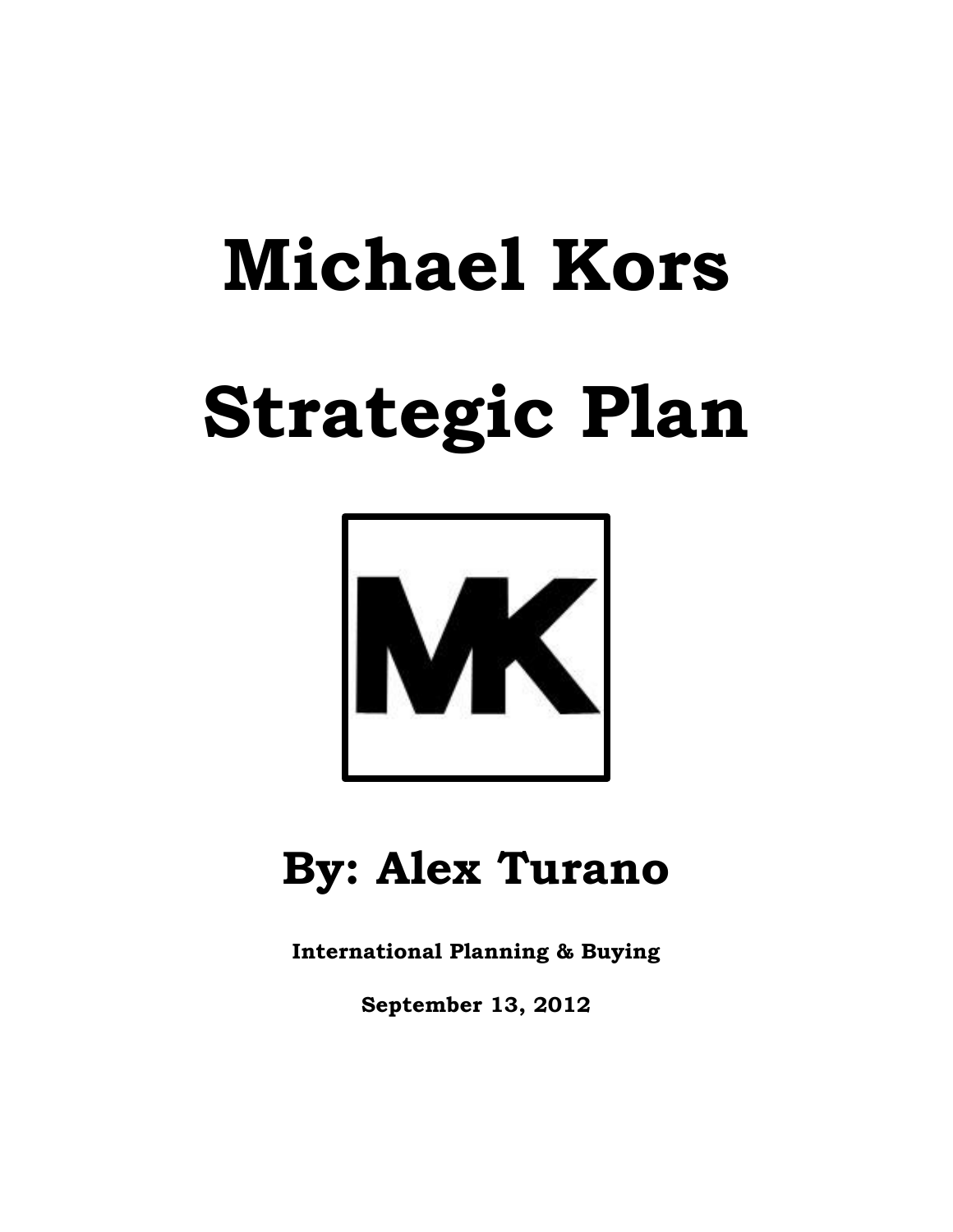#### **Strengths**

Michael Kors has consistently developed a distinctive brand image across an expanding number of products, price ranges, and geographical markets over the past 30 years. The superior quality and design detail across product lines are depicted through premium price points and encourage repeat purchases among a growing customer base. Michael Kors is a public company with strong financial backing. Michael Kors' senior management team has an average of 25 years of experience in the retail industry, with an average of eight years with Michael Kors. Michael Kors has built its' high-end brand reputation in the entertainment business due to the number of Hollywood celebrities that have been photographed wearing Michael Kors from the red carpet to an average day. Some notable celebrities include (but not limited to) are: Cameron Diaz, Jennifer Lopez, Gwyneth Paltrow, and more. Another factor that increased his customer base and brand exposure in the entertainment industry was his role as a featured judge on Bravo's Emmy Nominated reality series, Project Runway. The Company maintains strong relationships with premier wholesale customers (Nordstrom, Macy's, Neiman Marcus, Harrods, etc.) to enable access to large numbers of key consumers in a specific targeted manner. In addition to these relationships, they target large numbers of key consumers through their multi-retail format including: E-commerce, Collection Stores, Lifestyle Stores, and Outlet Stores totaling 317 stores combined nationally and internationally. Over the years Michael Kors has acquired various significant awards and achievements which have proven to enhance his brand image. The broad price range on Kors' products ranging from \$40- \$10,000 is reflected clearly by their broad customer base, yet still maintains its' presence in the luxury market.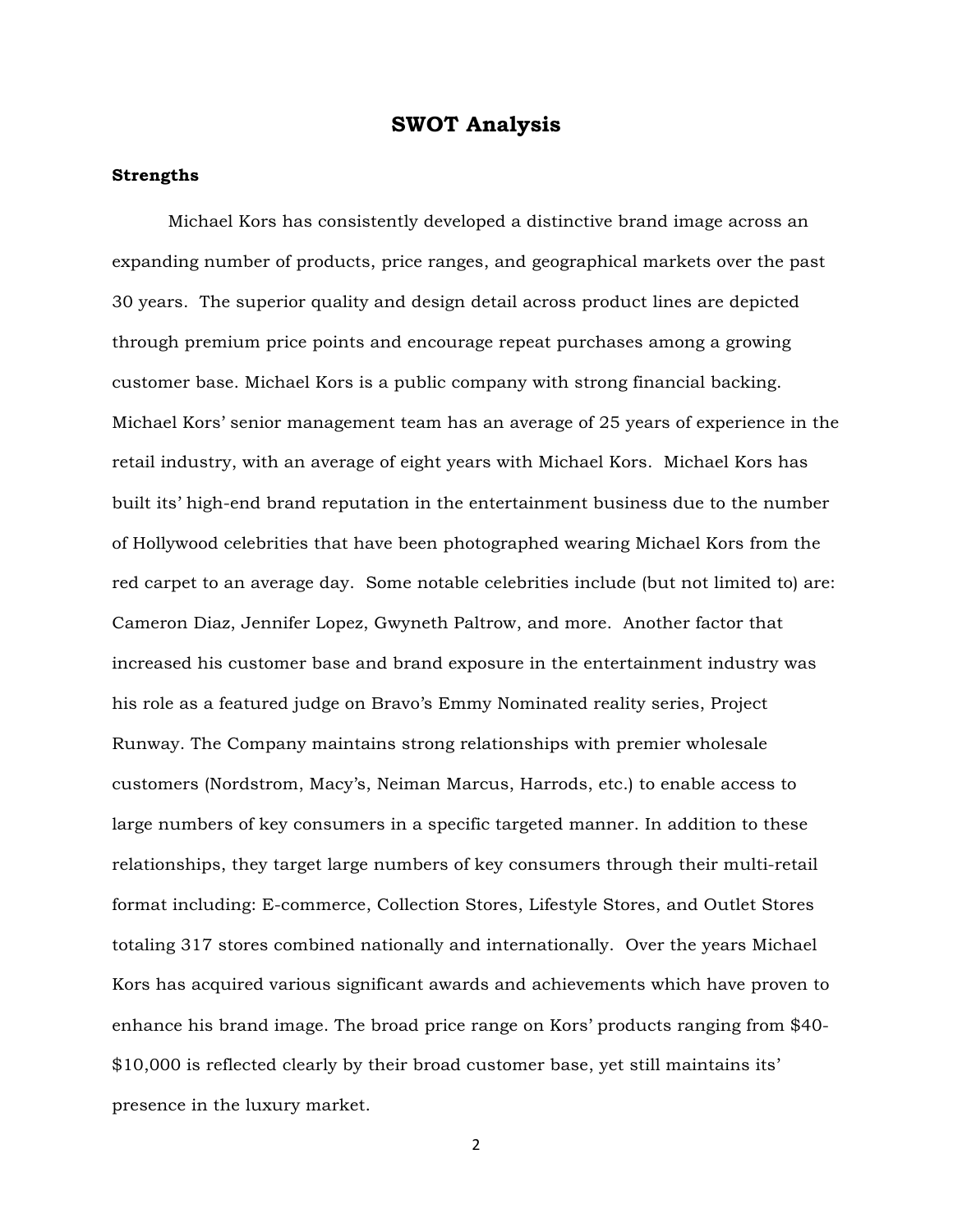#### **Weaknesses**

Among Michael Kors' many successful achievements, there are numerous weaknesses the company has at their disadvantage. The lack of significant operating experience internationally is a drawback compared to established competitors who have higher levels of experience in certain locations. The company has expanded rapidly over a small duration of time which has caused a strain on existing resources and incapability to keep up with expanding operations proportionately. A weakness that potentially taints Michael Kors' brand image is the lawsuit filed against them in 2009 for trademark infringement on "Duquette". The luxury market contains significantly larger competitor companies who have a larger product selection/diversification and have greater capabilities that enable them to better withstand economic downturns and compete more effectively with their pricing and promotion strategies. Michael Kors relies on discretionary spending which tends to decline during recessionary periods, when disposable income is lower. There are a number of factors that are not in the company's control but impact discretionary consumer spending, including: general economic conditions, consumer confidence, wages and unemployment, consumer debt, fuel and energy costs, taxation and political conditions. General availability of manufacturing contractors allows new entrants in the industry "easy access" to competitive markets. Michael Kors is dependent on a limited number of distribution facilities, entailing if one or more operational facilities undergoes difficulties or becomes inoperable, there is an adverse effect on the financial condition of the business.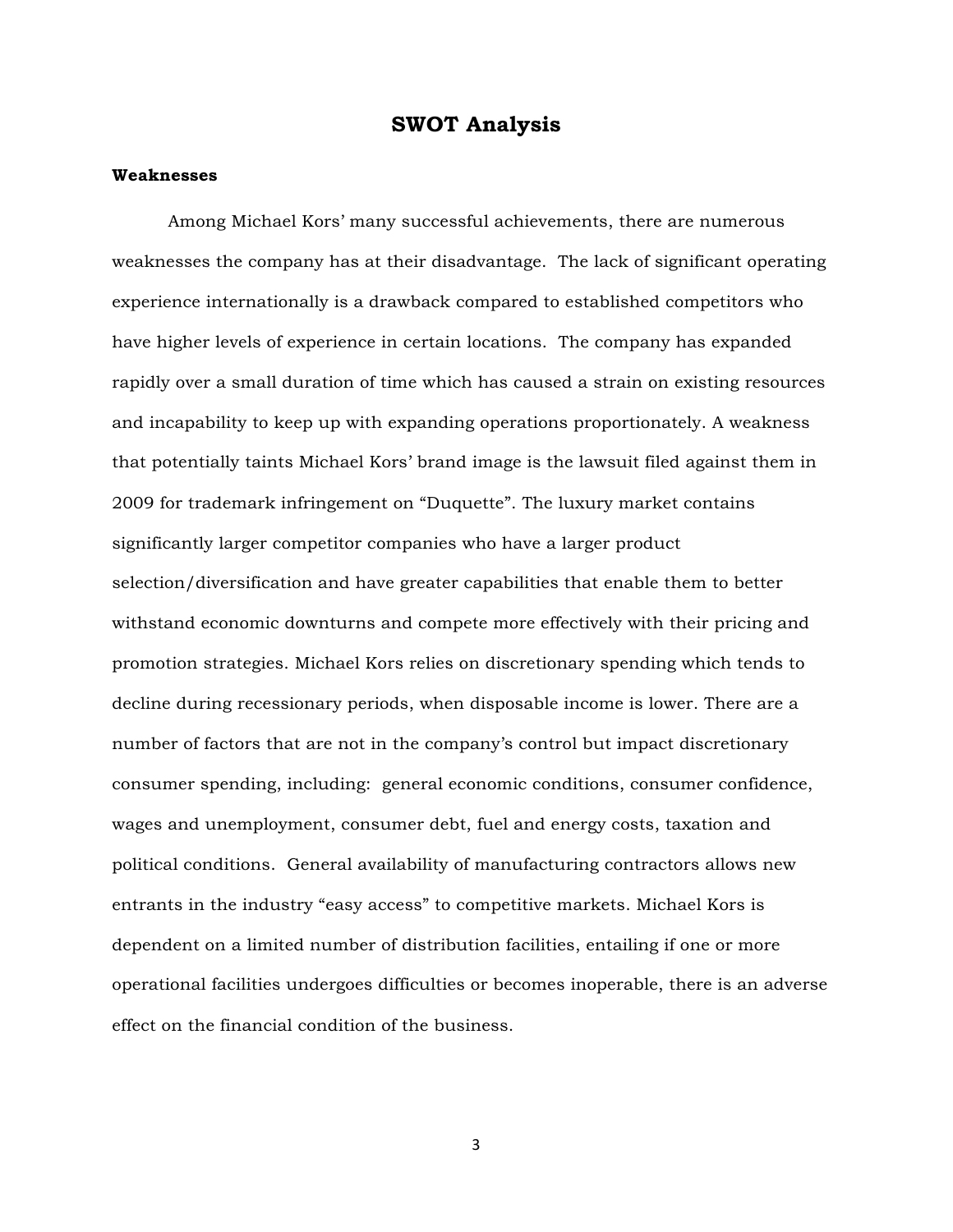#### **Opportunities**

Although Michael Kors has been established for over 30 years, the brand is still emerging itself into the affordable luxury fashion market. In 2002 Michael Kors launched his menswear collection; however it is yet to take off sales-wise. There is a large opportunity in the men's department to expand the product selection and target a younger audience in their mid-20s to mid-30s. By implementing a stronger presence in the media both socially and through print Michael Kors will be able to efficiently increase the brand awareness. On the contrary, this will facilitate in expanding globally by keeping consumers involved and up to date on what is the latest greatest regarding Michael Kors products. Another opportunity presented for Michael Kors is to enhance his global prestige by increasing his participation in press activities and personal appearances in order for people to view him as an approachable, relatable designer overseas. Hosting more promotional events such as fashion shows before every season at select stores will also enhance his brand awareness and popularity. Expanding print media in such ways as complimentary store catalogs that featuring the new seasonal collection allows for people to visually relate to the business and the products. Generating multimedia press coverage helps reinforce Michael Kors' designer status and high-fashion image both nationally and internationally.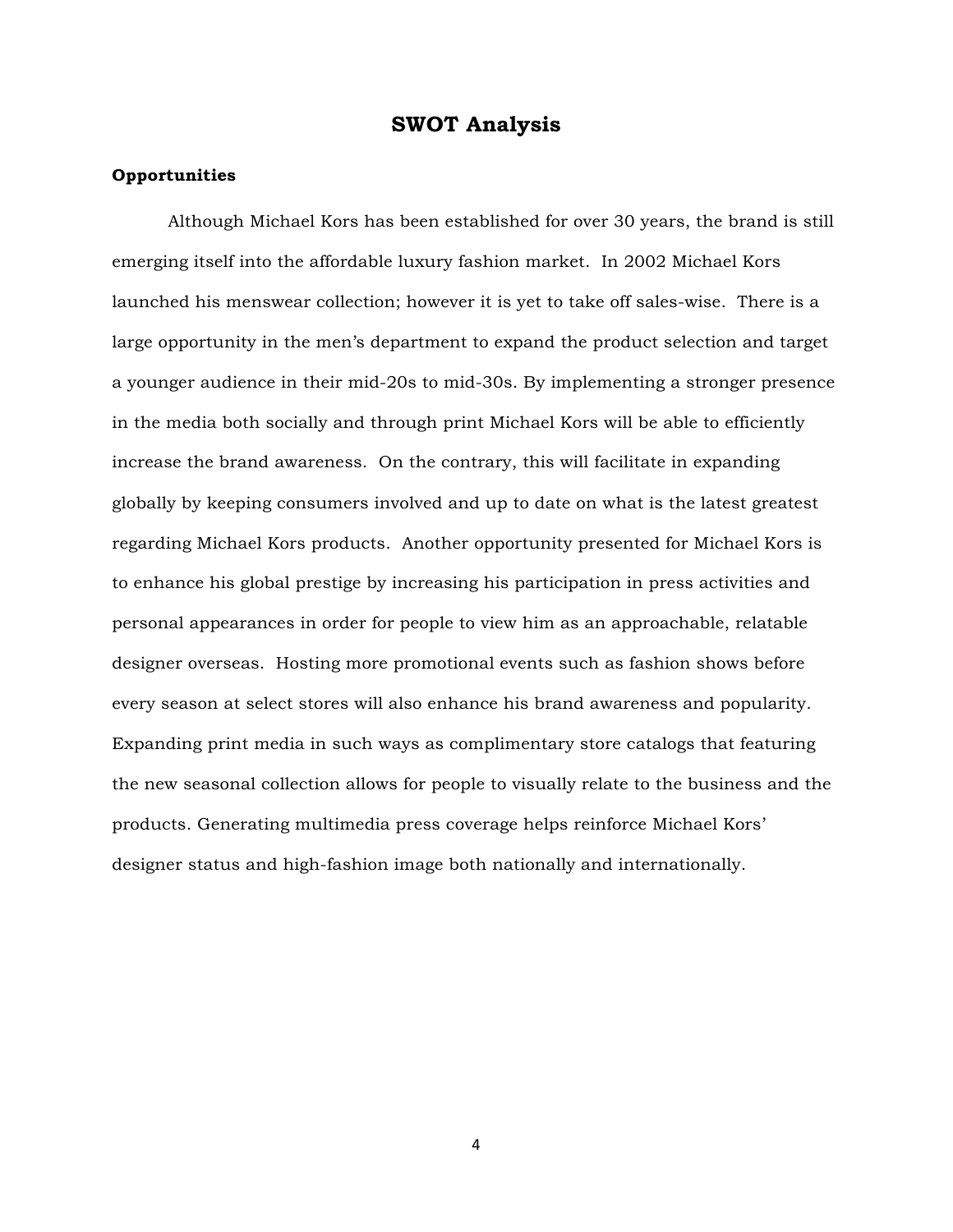#### **Threats**

Due to a limited number of distribution facilities, Michael Kors has a disadvantage in responding to the ever-changing fashion trends in a timely manner. This factor may have a material adverse effect on Michael Kors as a brand and its financial condition as a business. Michael Kors operates within a highly competitive market, both within North America and internationally. This poses as a threat because of the increasing number of competitors due to Michael Kors' comprehensive customer base and extensive price ranges that are offered. The chance of not correctly gauging consumer needs and demands in fashion is a threat reflected accordingly with the sales productivity and inventory turnover. Since the company is named after the designer, Michael Kors, any negative actions imposed by Kors are directly associated with the brand and may have a large impact on the brand image. Accessories, footwear, and apparel industries are heavily influenced by general macro-economic cycles which effect consumer spending. As a company categorized in the luxury market, if there is a prolonged period of low consumer spending then there is a hostile effect on the business, financial position, and operating results. If consumer spending patterns change negatively, then sales prices have to decrease as a result. Decreasing the sales price leads to failure to reduce production costs and operating expenses which ultimately imply a reduction in profitability.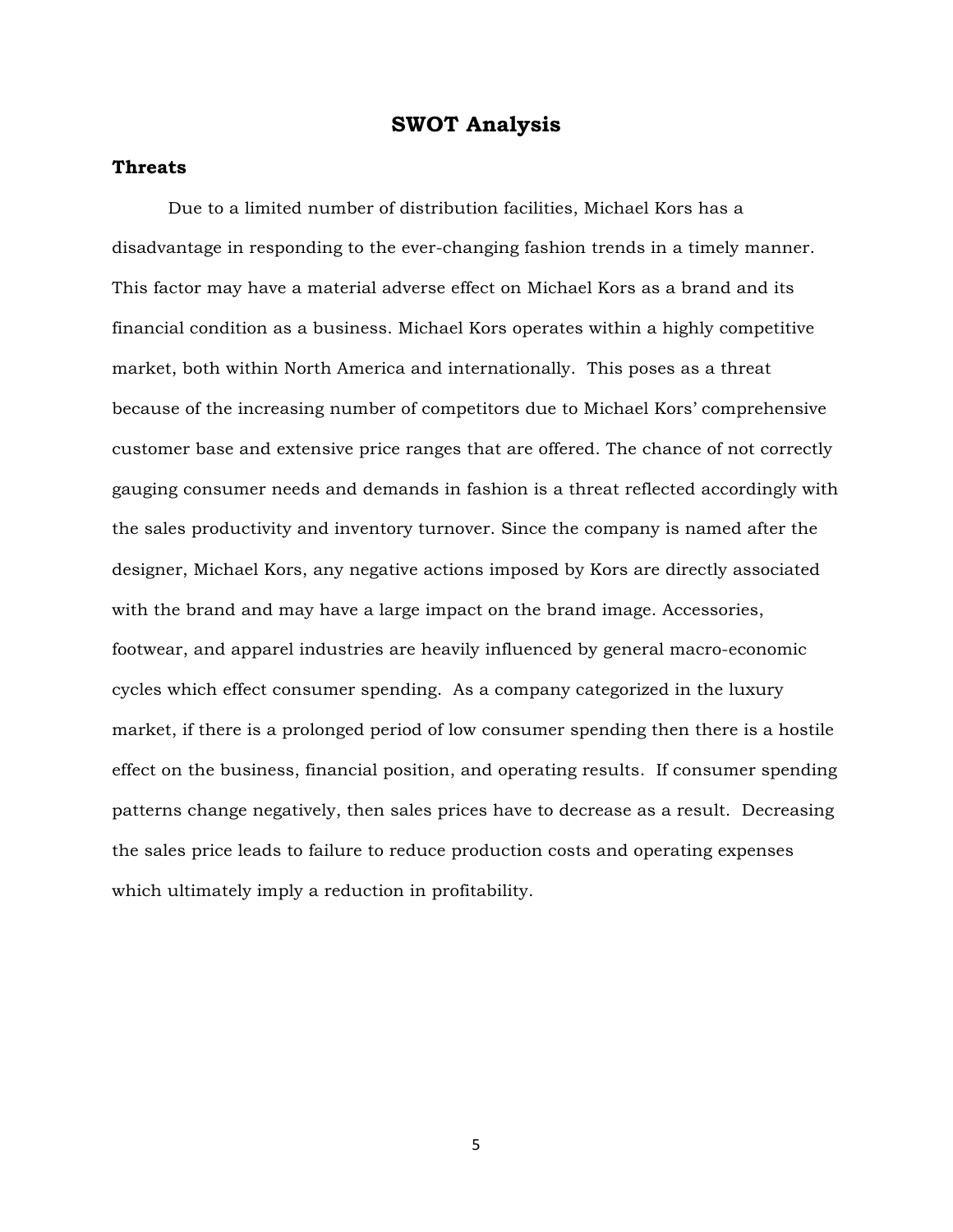| <b>Strengths</b>                 | Weaknesses                      |
|----------------------------------|---------------------------------|
| 1. Strong multi-channel          | 1. Reliability on discretionary |
| retailing                        | spending                        |
| 2. Positive, notable Hollywood   | 2. Restricted geographic        |
| celebrity                        | presence (only 106 stores       |
| exposure/endorsements            | outside of North America)       |
| 3. Broad price range resulting   | 3. Limited number of            |
| in a broad customer base         | distribution facilities         |
| <b>Opportunities</b>             | <b>Threats</b>                  |
| 1. Increase number of retail     | 1. Consumer spending pattern    |
| stores globally (high-visibility | changes                         |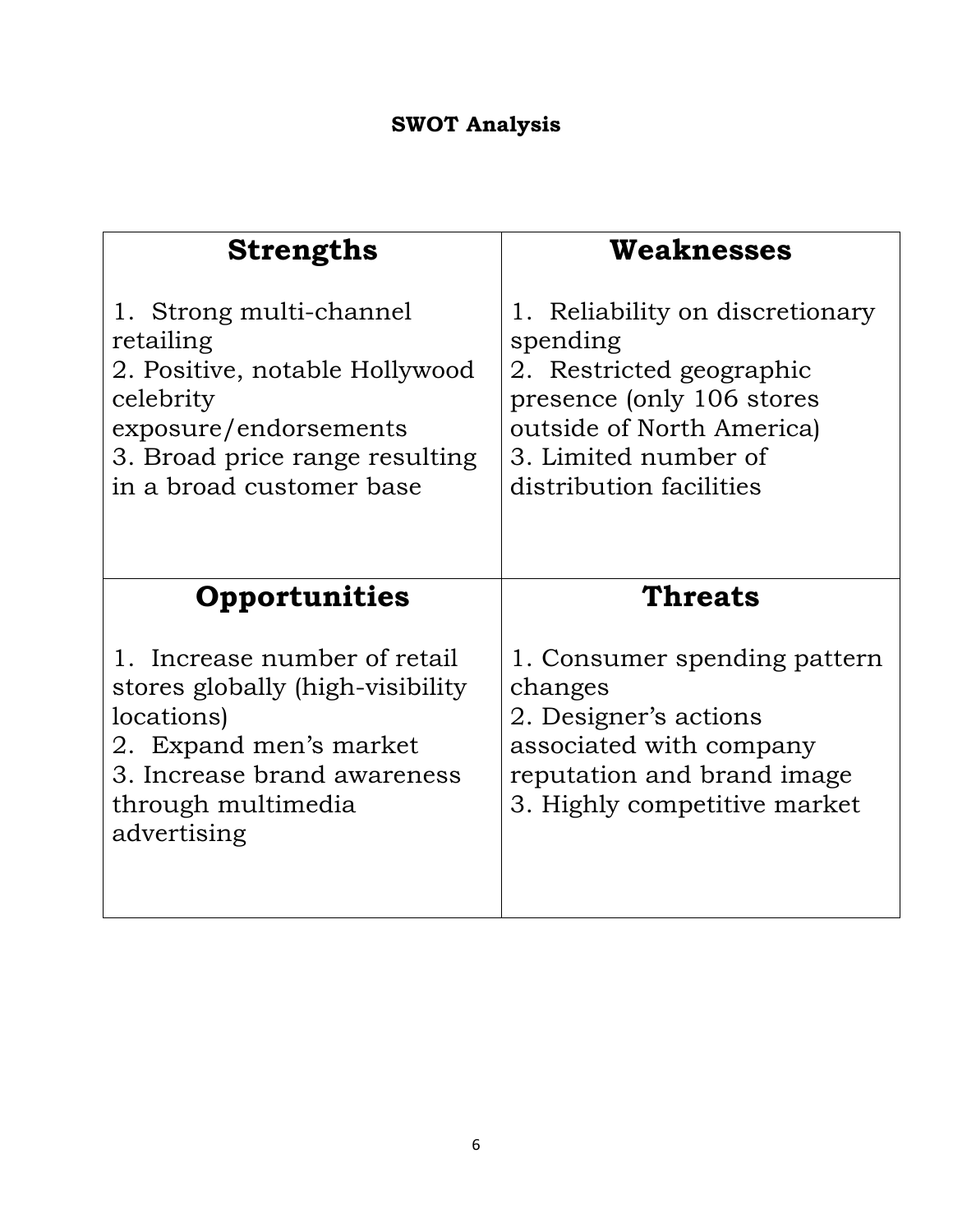# **Differential Advantage**

The remarkable growth that Michael Kors has achieved in the luxury apparel market is attributed to their ability to differentiate themselves from their competitors. Throughout the past decade, they have relied on a combination of several different strategies in order to surpass other brands in the luxury goods market. As a result, they have become a firmly established brand with significant market penetration.

One of the most important and contributing factors to the success of Michael Kors is through their unique design vision. Michael Kors himself is a world-renowned and award winning designer who is personally responsible for leading the design team. This includes both conceptualizing and directing all product designs, resulting in a unique competitive advantage. These design claims are validated not only through continuously strong sales, but also through numerous recognition awards, such as the CFDA Women's Fashion Designer of the Year, the CFDA Men's Fashion Designer of the Year, the ACE Accessory Designer of the Year and the CFDA Lifetime Achievement Award (Corporate Profile, 2012).

Another key distinguisher for Michael Kors is their ability to rapidly grow their luxury brand while portraying their products as lifestyle essentials. The Michael Kors brand itself has become synonymous with luxury that is both timeless and elegant. Products are ready-to-wear and range from accessories to dresses to handbags. Consumers self identify with these high quality designs, materials and craftsmanship. The brand equity that has been built is a competitive advantage and is strongly enforced by several widely recognized celebrity trendsetters who include Angeline Jolie, Cameron Diaz, Uma Thurman, Jennifer Lopez, Madonna, Gwyneth Paltrow, First Lady Michelle Obama, Catherine Zeta Jones, and many more (Pologeorgis, n.d.).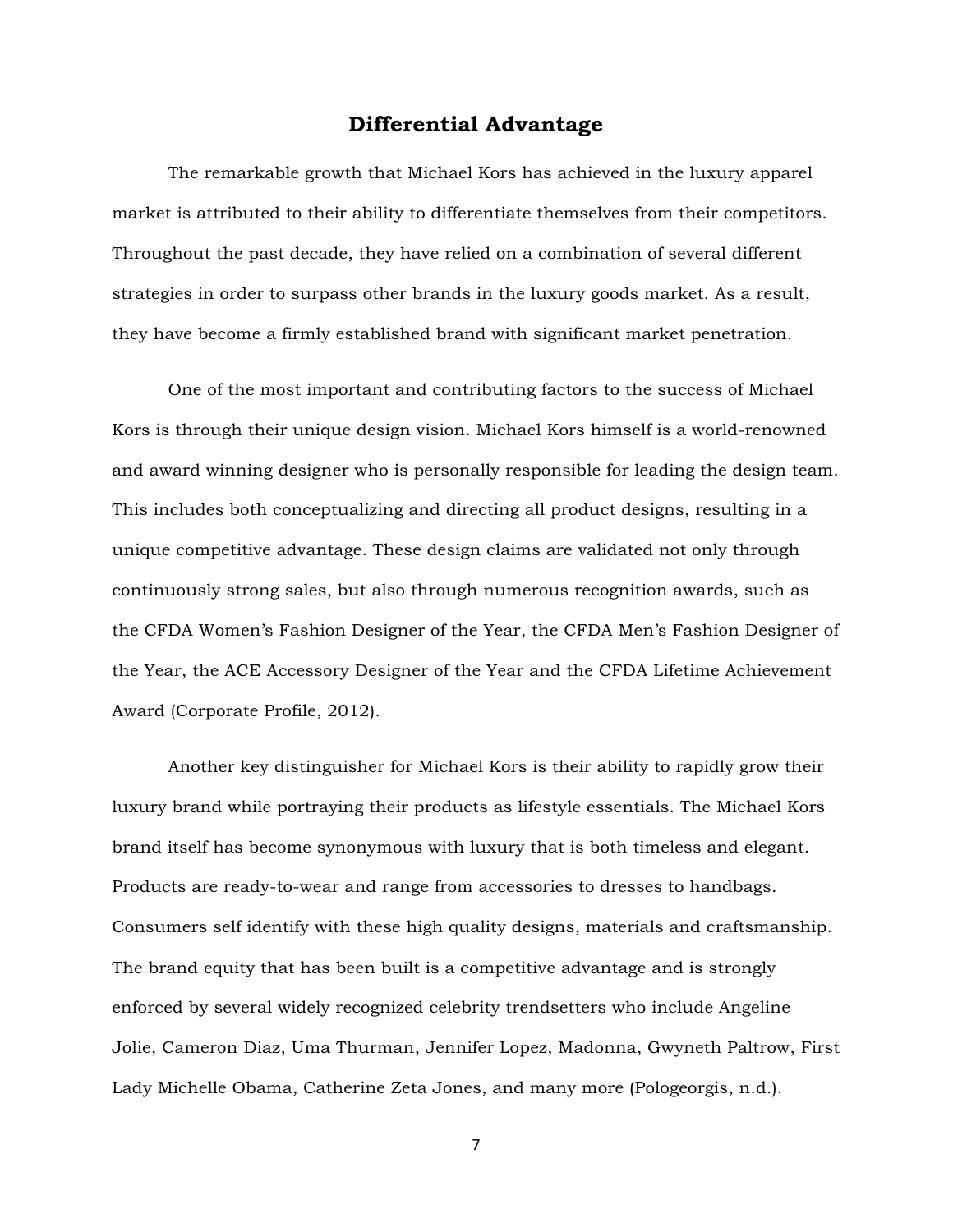Michael Kors also has a significant advantage by having built a proven and strong management team. The senior management averages over 25 years of experience in the retail industry, covering design, sales, marketing, public relations, merchandising, real estate, supply chain management and finance. These key leaders have experience with public companies and have an in-depth knowledge of the Michael Kors's philosophy, having worked an average of eight years with the company. Furthermore, the organization is supported with a strong level of senior staff, having an average of 19 years of industry related experience (Securities and Exchange Commission, 2011).

Strong partnerships with leading retail brands have been a critical differentiator to achieve consumer accessibility. Some of the world's most notable luxury brands to have built a mutually beneficial relationship with Michael Kors are Bergdorf Goodman, Saks Fifth Avenue, Neiman Marcus, Hot Renfrew, Blomingdale's, Nordstrom and Macy's. In Europe, these brands include Le Bon Marche, Printemps, Harrods, Harvey Nichols, Selfridges and Galeries Lafayette. These partners are critical in targeting and exposing the Michael Kors brand to luxury buying customers. Furthermore, strongly branded in-store displays with specially trained staff are being built to solidify brand positioning even further (Bloomberg News, 2012).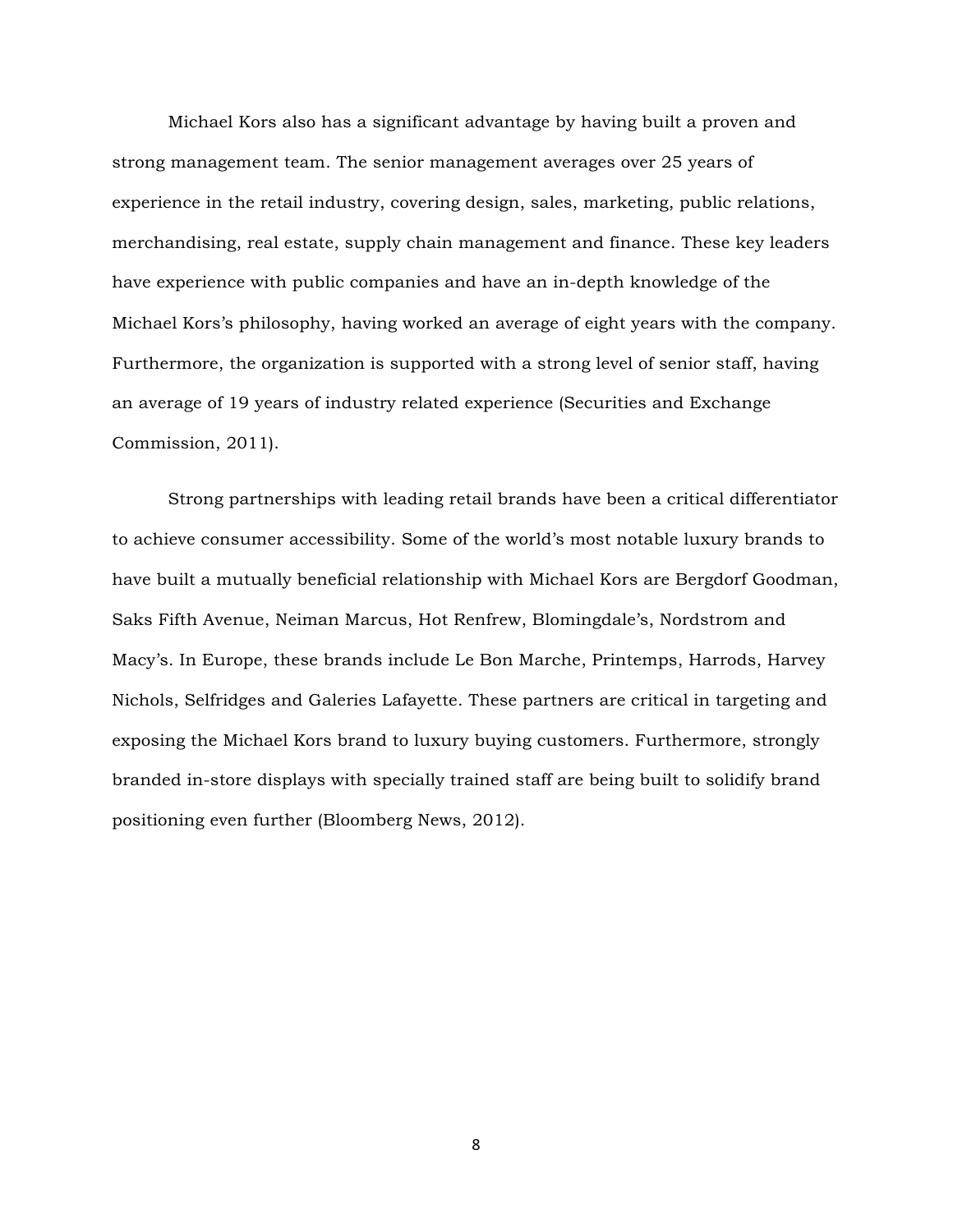#### **Mission Statement**

Michael Kors's mission is to deliver a vision of a jet-set, luxury lifestyle to both women and men around the globe. Their apparel and accessories are emblematic of the highest standard of craftsmanship and beauty. A relentless focus is placed on providing lifestyle products that embrace creativity, quality, and technology.

Michael Kors has an unmatched goal of creating broad appeal for their base products*.*  They target both men and women of multiple age ranges and demographics. According to David Guarino, a financial analyst at SeekingAlpha.com, Michael Kors strives to become "wildly popular as the company sells not only luxury handbags that range from \$200-\$800, but also less expensive items such as watches, jewelry, fragrances, and clothing to name a few. Consumers of every level can show off a Michael Kors purchase; the same cannot be said for other luxury retailers." Michael Kors uses this model as a base for penetrating the luxury consumer market as they are able to capture significant market share by associating non-luxury products with their luxurious brand (Guarino, 2012).

Michael Kors has already built a highly recognizable luxury lifestyle brand in North America and now focuses on a mission to accelerate their brand awareness globally. Competing in an approximately \$300 billion global luxury goods industry, they continue to focus on expanding and strengthening their brand in both Europe and Asia. The Michael Kors empire now extends into stores across the USA, Canada, France, England, Germany, France, Italy, China, Japan, Korea, Bahrain and the United Arab Emirates (Editorial, 2011).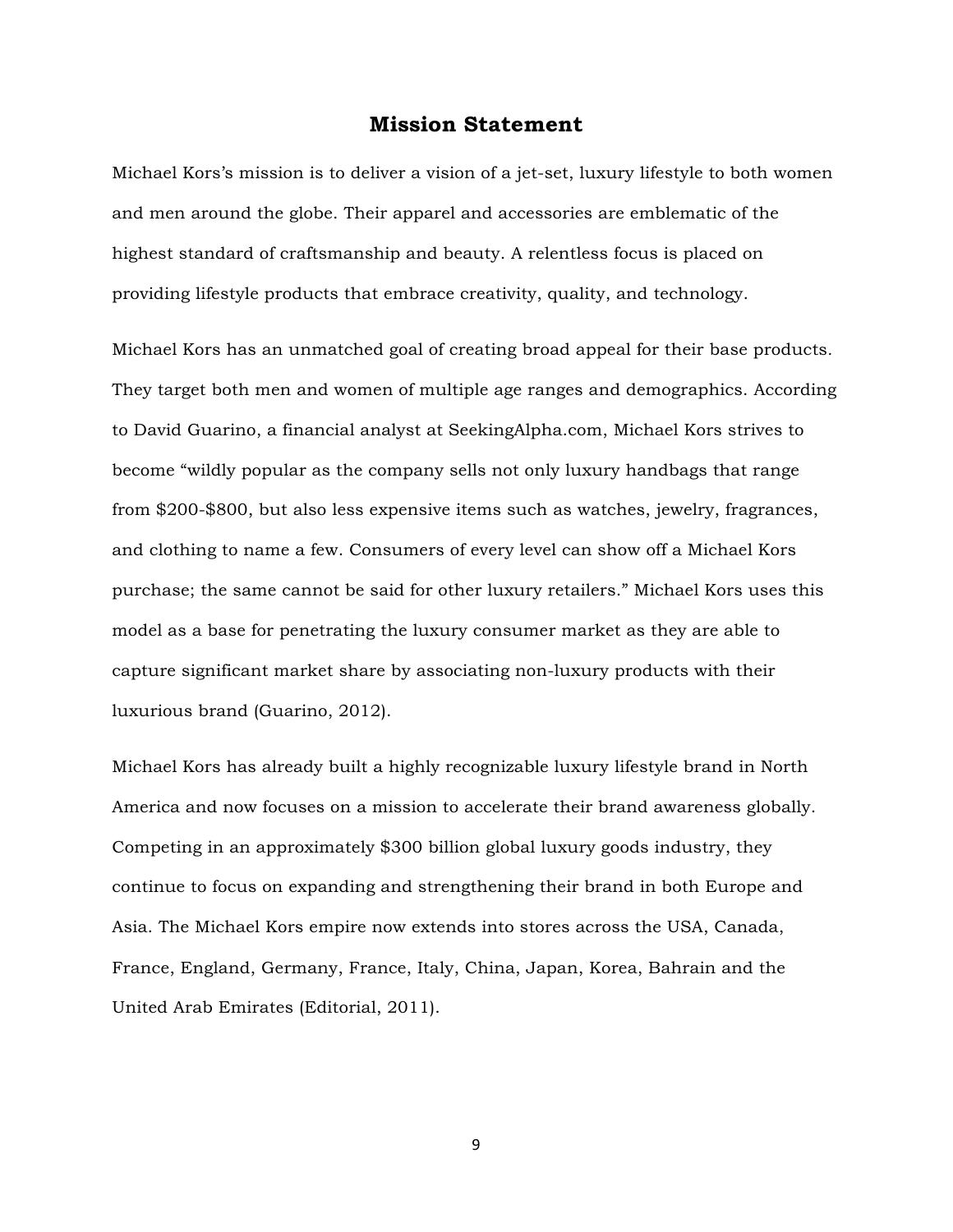# **Goals & Objectives**

There are several overall goals and specific objectives for Michael Kors to achieve during the next three to five years. Fulfillment of these goals will be critical to growing the brand and the success of the company.

#### **1. Significantly increase the international footprint for Michael Kors.**

- While Michael Kors has established a strong presence in North America, international customers have not received the same exposure. Overall brand awareness in Europe and Asia, two continents that thrive on luxury sales, is comparably very low to domestic awareness, presenting a clear revenue growth opportunity. This is validated by positive financial performance in foreign areas that have received some limited exposure to the Michael Kors brand. Other areas for growth opportunity exist in the Middle East and Australia.
- In China, 15 stores will exist by the end of the year and the following year will double the total to 30 (Red Luxury, 2012). This includes expansion into Mainland China, Hong Kong, Taiwan and Macau. This increased presence will position Michael Kors to capture part of the exploding Chinese clothing and apparel market, which is expected to more than triple in the next ten years as rising Chinese incomes fuel demands (Bloomberg News, 2012).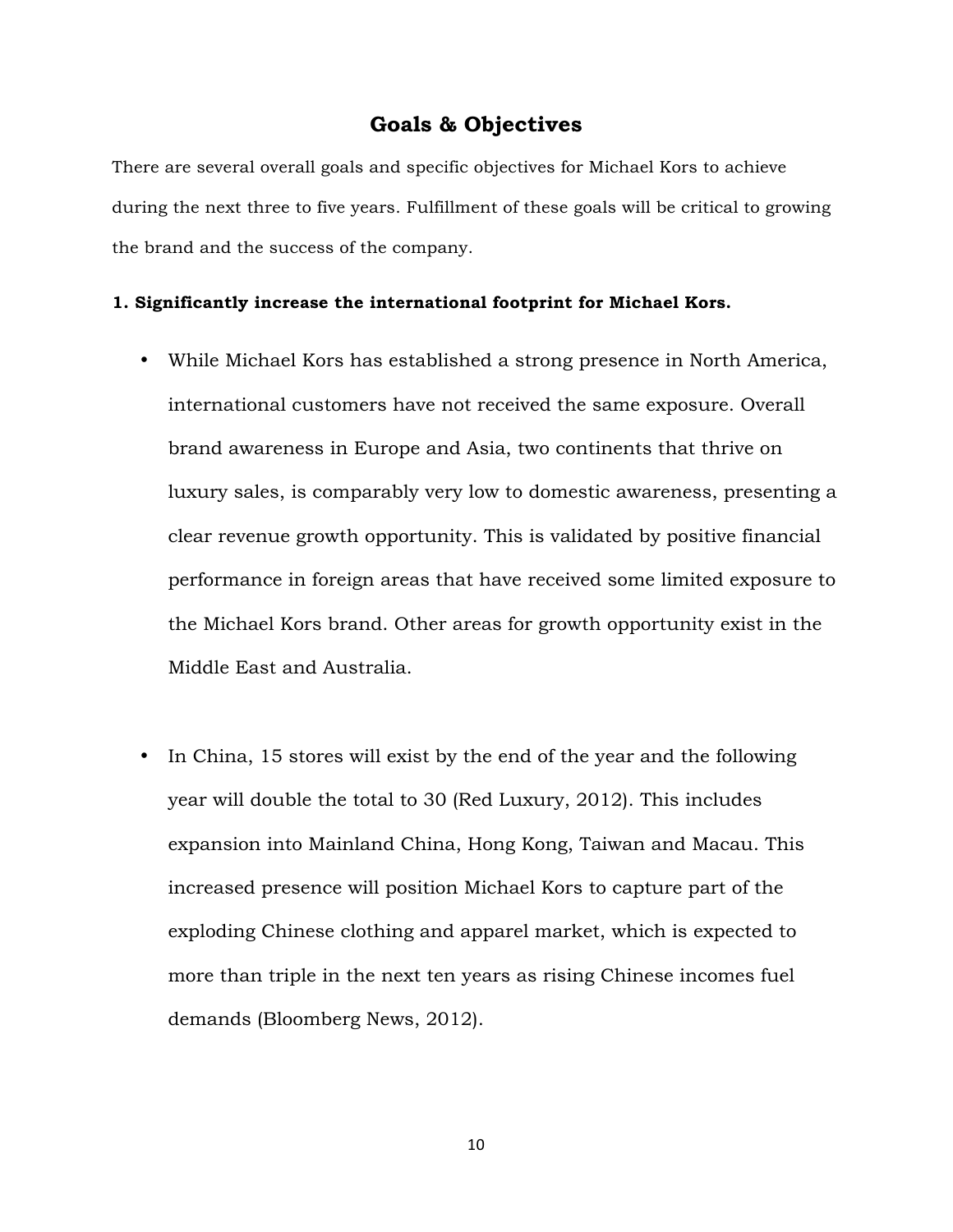- In Europe, 29 stores currently exist with expected plans to grow to 40 stores in the next year. This will be an increase of 38% in store presence and will be a catalyst for approaching 100 stores within the three to five year time frame. Western European countries will continue to be targeted with a heavier focus on France, Germany, Italy, Spain and the United Kingdom. European austerity and anxiety from difficult economic conditions has significantly impeded retail growth for competitors; however, Michael Kors continues to exceed expectations by having strong same store sales in these European Markets. In fact, the European sales have been a boom to the company's finances and a big contributor to widening gross margins from 55.9% to 57.8% (Wahba, 2012).
- Michael Kors has eight stores in the Middle East, with a concentration in the United Arab Emirates. Other countries that currently have a single store in this region are Bahrain, Kuwait, and Saudi Arabia. Although the Middle East has a vast amount of monetary wealth, possible expansion locations are limited due to both political challenges and a high concentration of centralized areas for luxury spending. Over the subsequent year, Oman, Israel and Qatar will be new territories to receive a store. The remaining seven stores will be added to existing countries.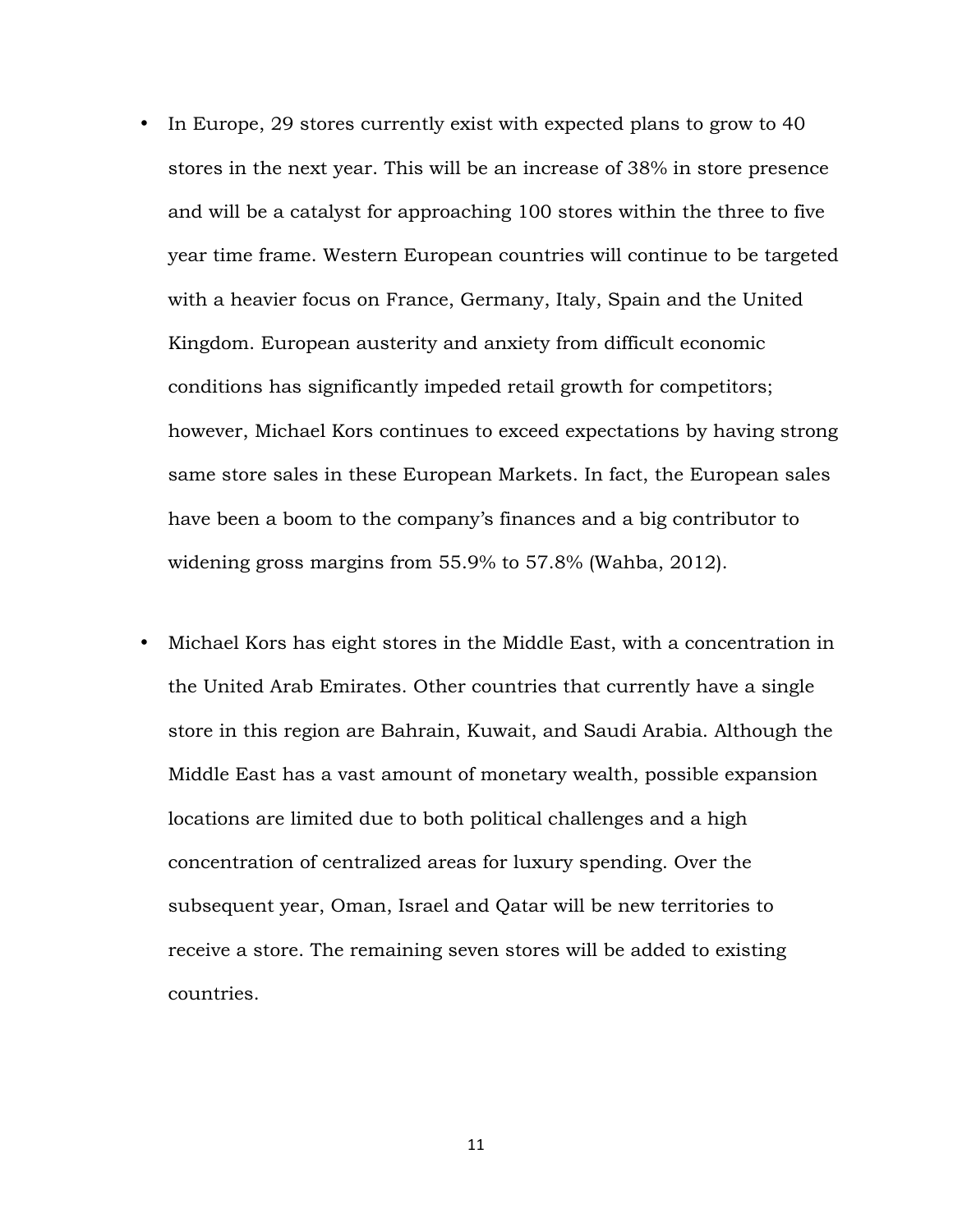# **Goals & Objectives**

#### **2. To gain at least a 50% market share of competitor Coach in the United States.**

- Coach currently owns a 35% share of the handbag market in the United States compared to a 9.5% share from Michael Kors. To attain half of Coach's market share in the United States, it is projected that Michael Kors will need to capture approximately 16% of the market, as Coach will decline to a 32% share. A very positive current indicator is Michael Kors's growth in the United States handbag market grew 35% the past year, compared to only 1% growth for Coach. According to Coach's CEO, Lew Frankford, "Michael Kors is a significant threat" to Coach's share of the domestic handbag market (Timberlake, 2012).
- To continue to erode Coach's market share, Michael Kors will increase its physical presence in the United States through multiple channels. The current sheer number of self-branded stores will increase by 50%, going from 200 to 300 by the end of next year. Locations will be concentrated in cities and states that have the highest projected economic growth (Retailsails, 2012).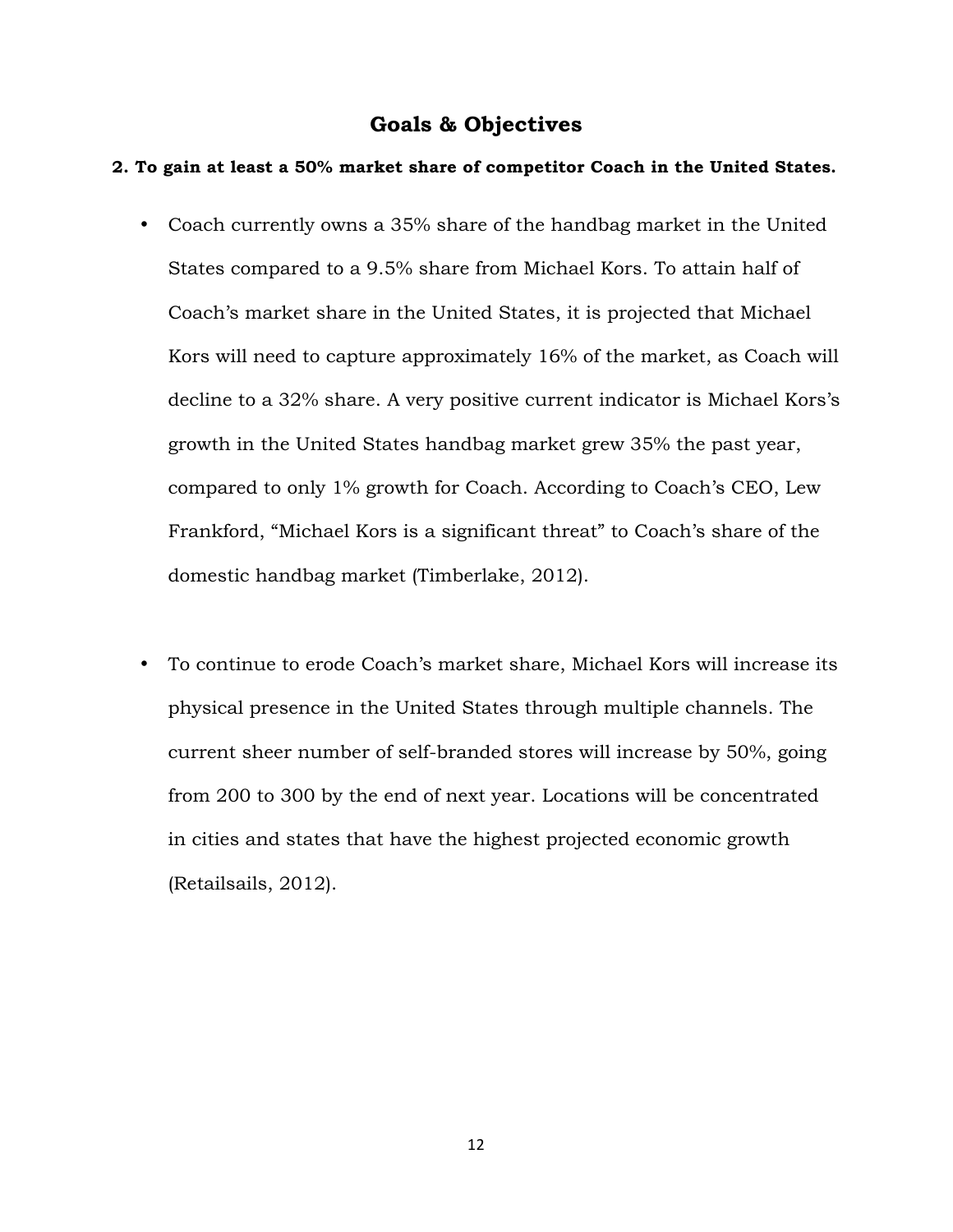- Although branded physical stores provide a strong presence, doubling boutique exposure from 250 to 500 carriers will be an important path to reaching a high volume of targeted customers. Michael Kors can capture a significant share of targeted customers by leveraging established and high trafficked local boutiques. In-store displays and licensing agreements will be arranged, resulting in greater exposure to Michael Kors over Coach.
- To take Coach on directly, investing significant marketing into locations where customers have an easy choice between Coach and Michael Kors products will pursue a strong offensive position. In all cities where both a Coach and Michael Kors store exists, advertisements will be placed in local fashion magazines highlighting the value and desire of the Michael Kors brand.
- Another avenue for capturing Coach's market share is to grow the Michael Kors men's collection. Currently, Coach has a significant competitive advantage in the men's market as Michael Kors has historically focused on women's apparel and accessories. By launching a product line of men's accessories including: watches, wallets, colognes, shoes, belts, and sunglasses, Michael Kors will be able to increase men's sales from 12% of all sales to 20%.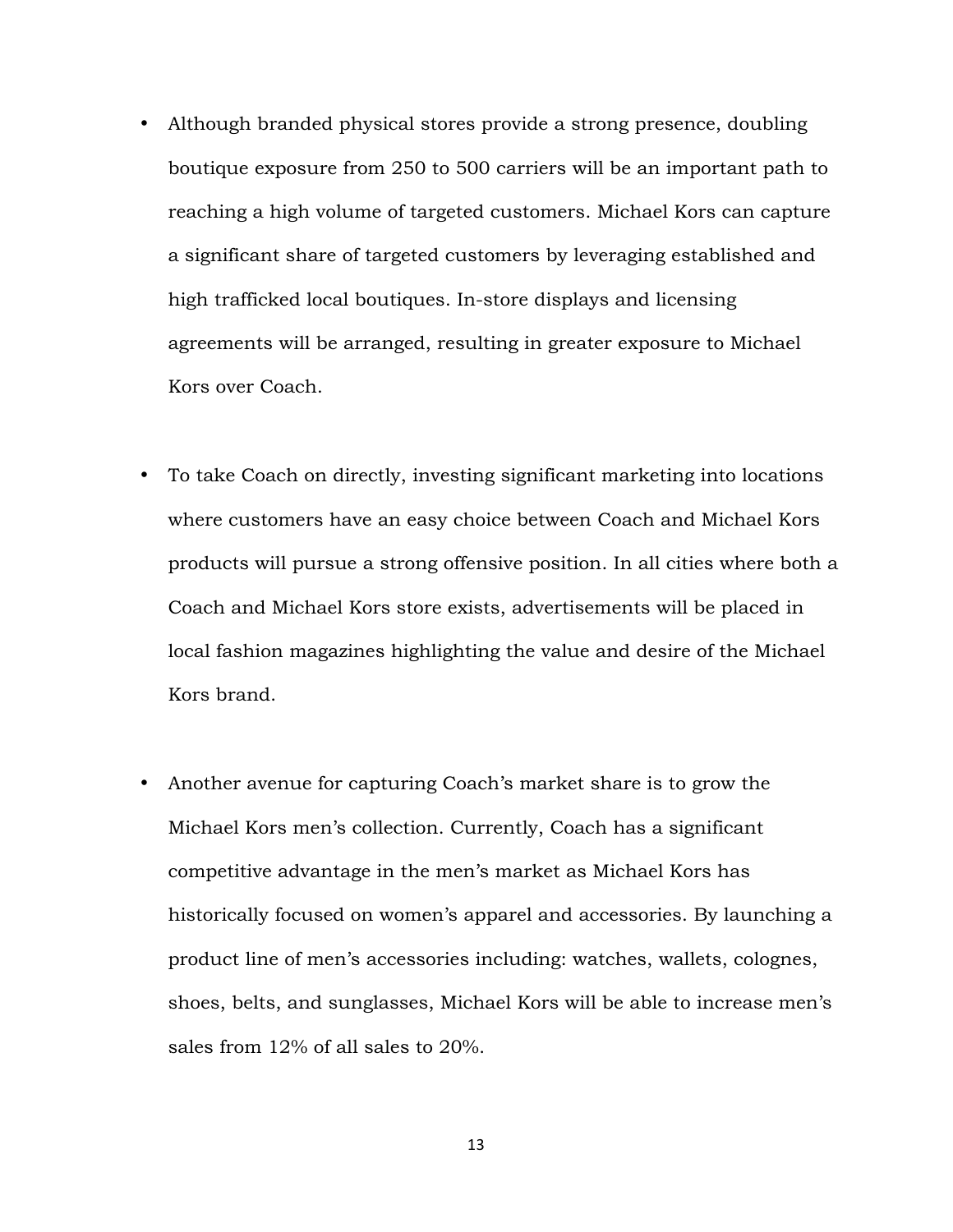# **Goals & Objectives**

# **3. To double same-store sales globally**

- Although this is an aggressive forecast, recent financial performance has shown that this is definitely achievable. Same stores sales in North America over the past year came in at a very healthy 38.4% while Europe was very strong at 24.2% growth (Seeking Alpha, 2012).
- One critical objective in order to achieve this goal is attain at least 20% year over year growth in over 90% of stores by localizing product and optimizing inventory. Through Michael Kors's proprietary business intelligence systems, the sales for specific product types 'will be correlated to the demographics of shoppers for each store. This will allow Michael Kors to identify better selling products to different types of customers.
- Furthermore, newer products will be tested in pilot stores and their sales performance will impact the roll out strategy for other stores with similar demographics. Store layouts will also be analyzed in an attempt to replicate product placement and merchandising displays that are most effective.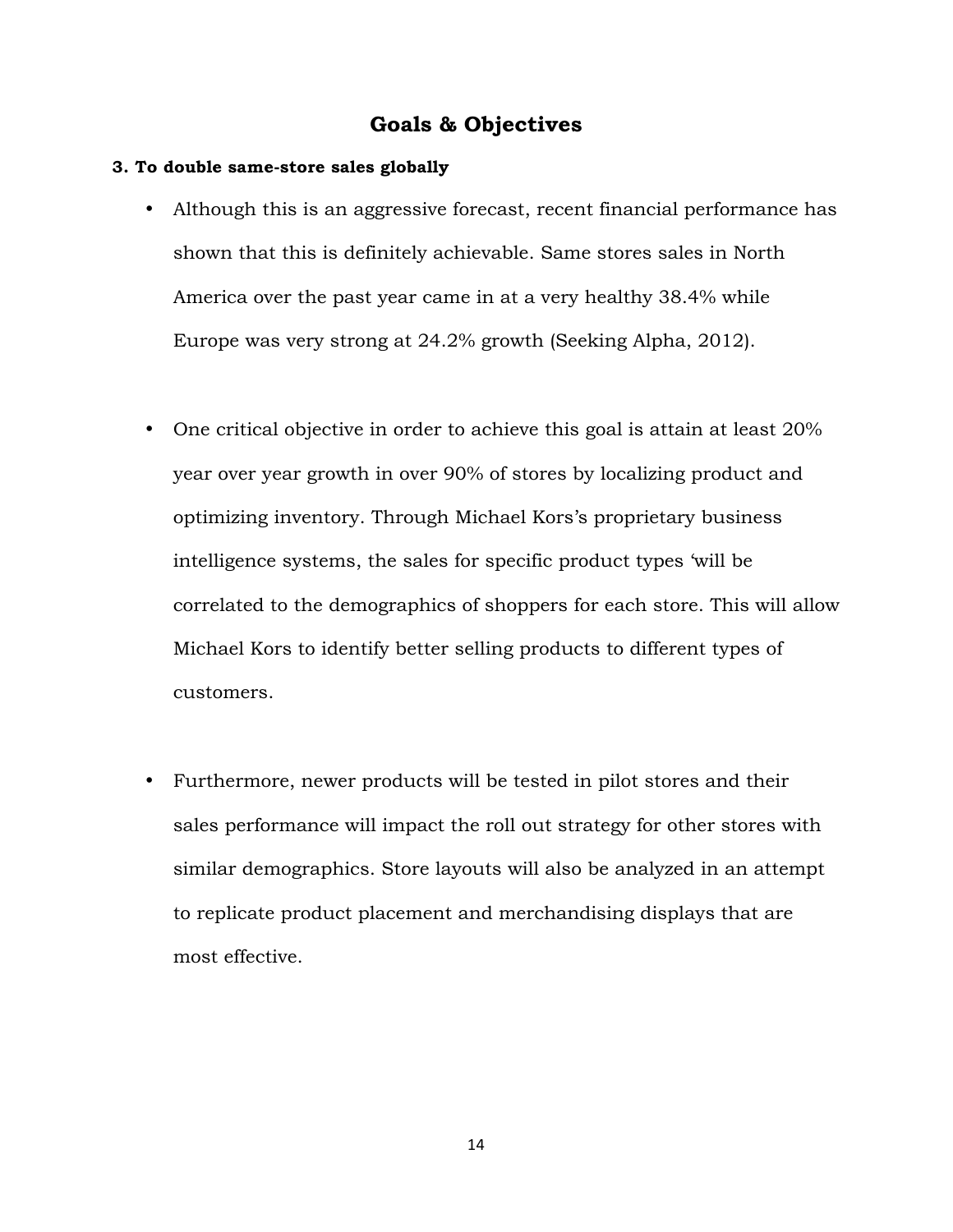- Another important objective to support the goal of doubling same store sales will be doubling the product offerings in shoes and accessories. Several retailers, such as Macy's, Barney's and Sachs have significantly increased their shoe department sizes due to recent studies that indicate capturing a customer through the purchase of shoes builds far more brand loyalty than any other type of apparel (Timberlake, 2012). This is because women tend to fall in love with shoes more than other articles of clothing, as well as the frequency in which the same pair of shoes can be worn during the week. Thus, 30% of all floor store space will be dedicated to shoes.
- Sales associates will be trained to provide world-class customer support for shoppers looking to purchase a new pair of shoes. Other accessories, such as jewelry, hats, belts, and watches will also help increase same store sales due to the inherent upselling potential of these products.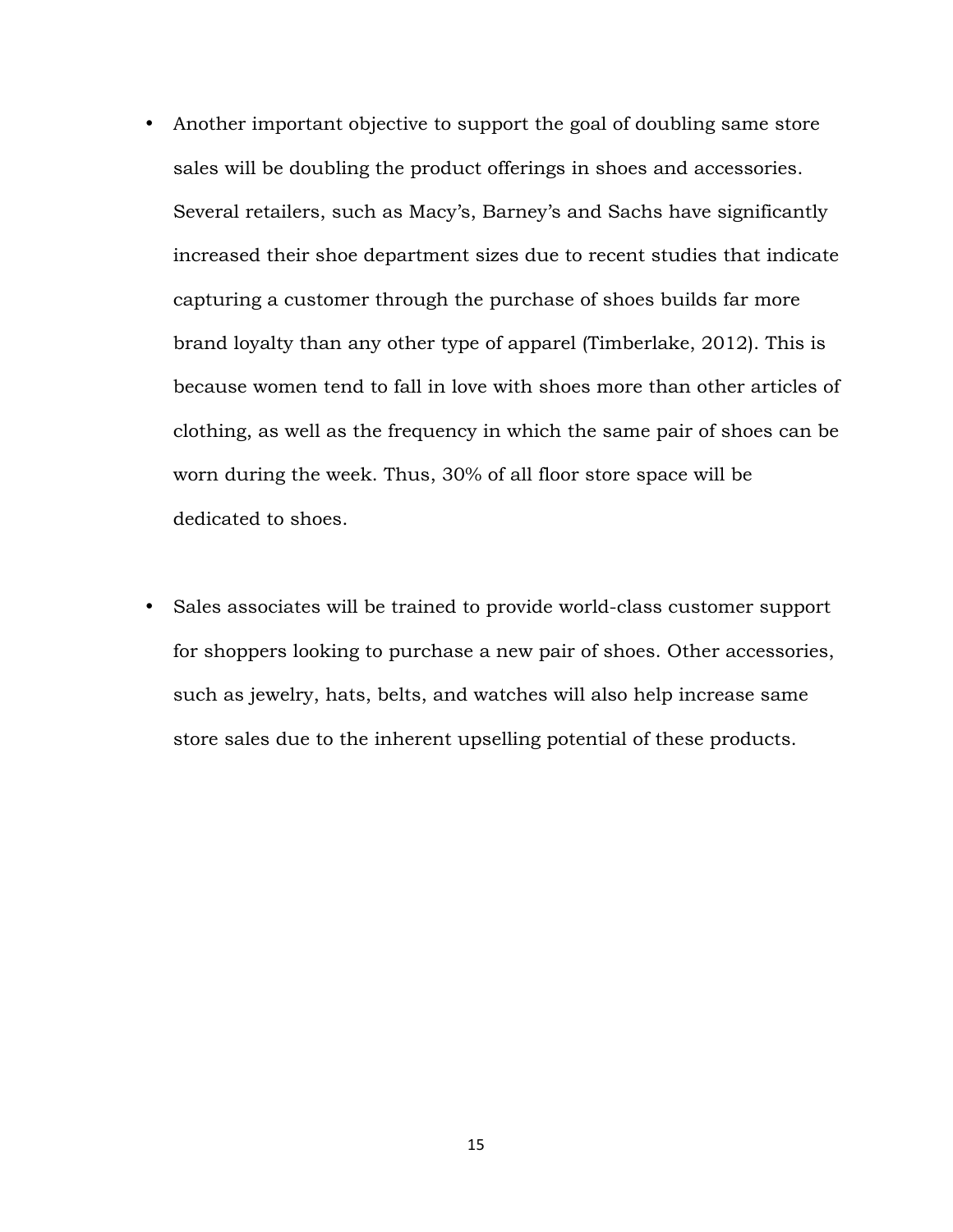• Lastly, the roll out of a Michael Kors loyalty program will help drive same-store sales. Although Michael Kors currently enjoys a strong brand loyalty from its dedicated customers, a loyalty card will help Michael Kors direct market to these customers since it provides the opportunity to capture customer contact information. By providing enticing promotions and exclusive opportunities for Michael Kors most valued customers, Michael Kors stores will be able to better keep customers engaged with product offerings. By the end of the year, all sales associates will be required to offer a loyalty card to transacting customers. All stores will also prominently display the loyalty card benefits near the checkout line.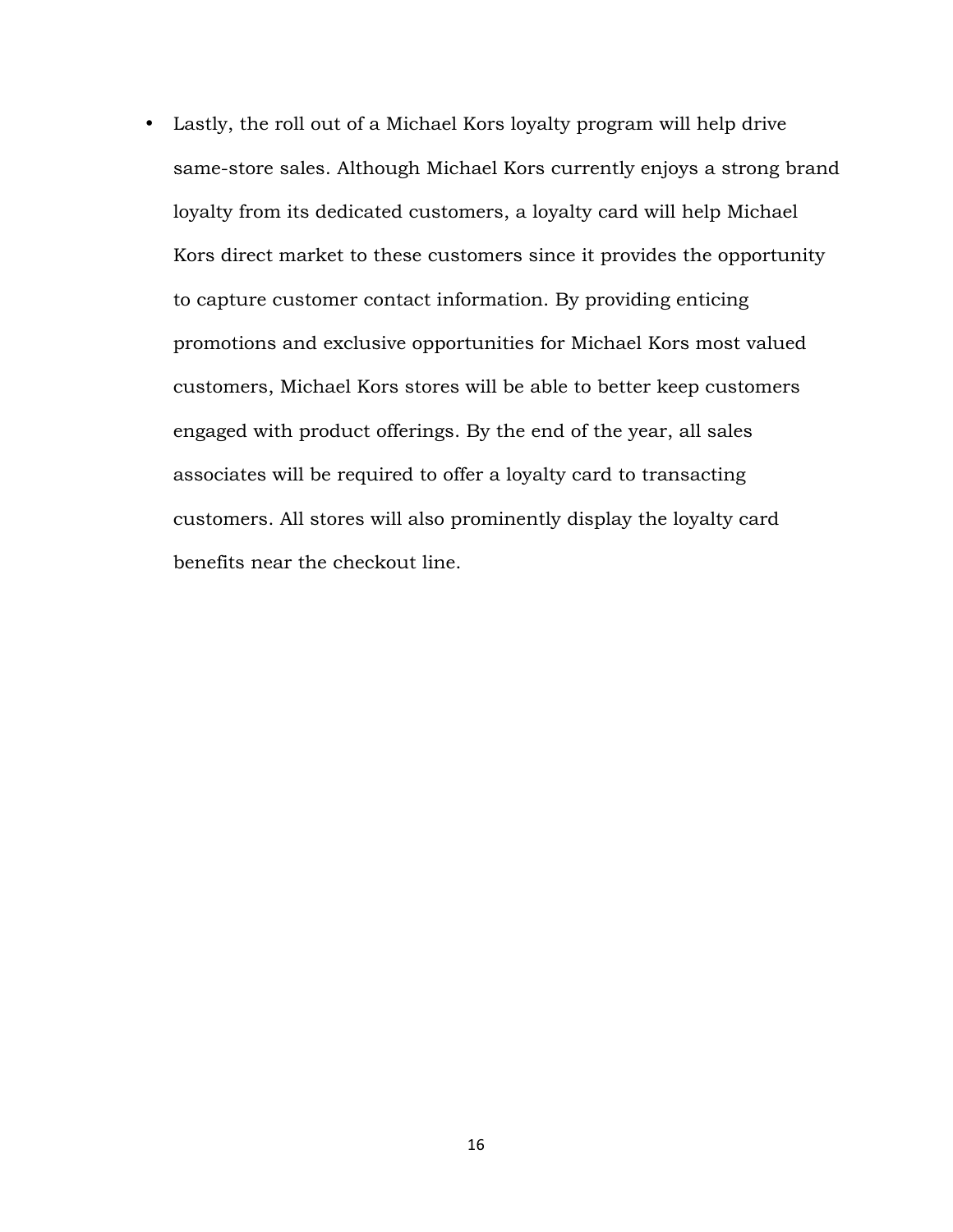# **Action Strategies**

## **1. Increasing International Presence**

• Main Staff Appointed -Brand Manager: Jessie Lisa

-Director of E-Commerce and Direct Manager: Jeanette Miller

-Executive Vice President-Global Communications: Sally Susman

-Marketing Manager Europe and Emerging Markets: Alysha Reid

-Vice President Global Communications: Billy Daley

-Vice President, International Business Development: Alan Goodman

#### • Strategies

- $\triangleright$  Maintain and initiate Michael Kor's advertising position in global fashion publications.
- $\triangleright$  Increase the Internet/e-commerce exposure through social media.
- $\triangleright$  Push the distribution of store catalogs featuring new collections each season.
- $\triangleright$  Host semi-annual runway shows to reinforce Kor's designer status in the European market and generate global multimedia press coverage.
- $\triangleright$  Expand retail store base in pre-eminent, high-visibility locations within China, Europe, and the Middle East.

# • **Timeline: 4 Years**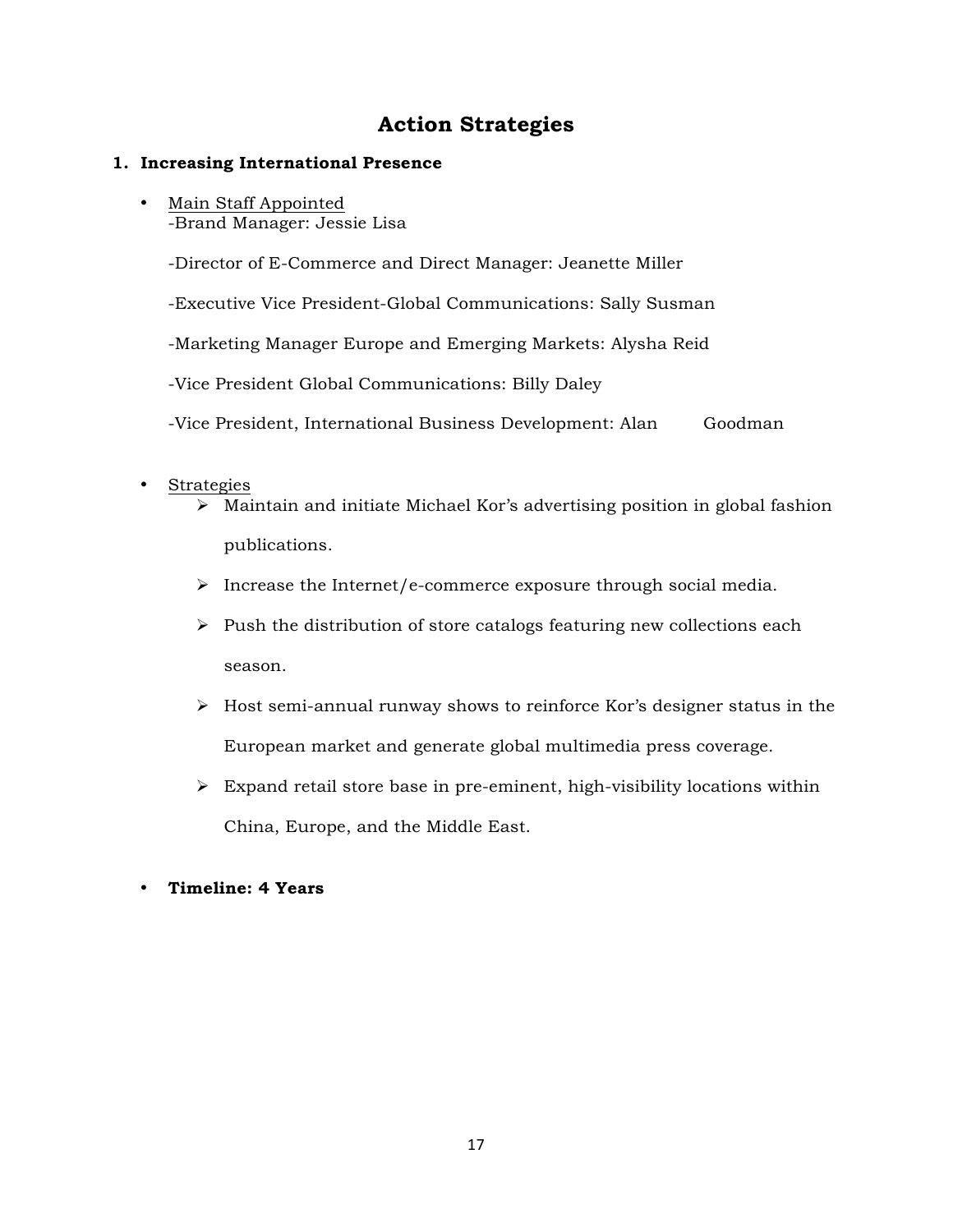# **Action Strategies**

#### **2. North America Store Expansion**

• Main Staff Appointed -Public Relations Coordinator: Molly Barker

-Chief Marketing Officer: Allen Chamberlin

-Director E-Commerce and Direct Marketing: Jeanette Miller

-President, Retail: Jaryn Bloom

-Senior Vice President of Merchandise: Michele Chan

-Store Design & Development Senior Project Manager of US Retail: Jessica Pugh

- Strategies
	- $\triangleright$  Applying market research to open new retail stores in predominantly high traffic, urban areas.
	- $\triangleright$  Focusing stores within mall locations in higher (income) demographic areas for the "Collection" stores and focusing the Outlet and MICHAEL by Michael Kors "Lifestyle" stores in middle-income areas that have not been targeted.
	- $\triangleright$  Reinforce the brand image through more promotional events including seasonal collection trunk shows that are accessible to the public and feature appearances by Michael Kors himself to enhance his likeability and loyal customer base.
	- $\triangleright$  Produce new product offerings to create more demand.
- **Timeline: 3 Years**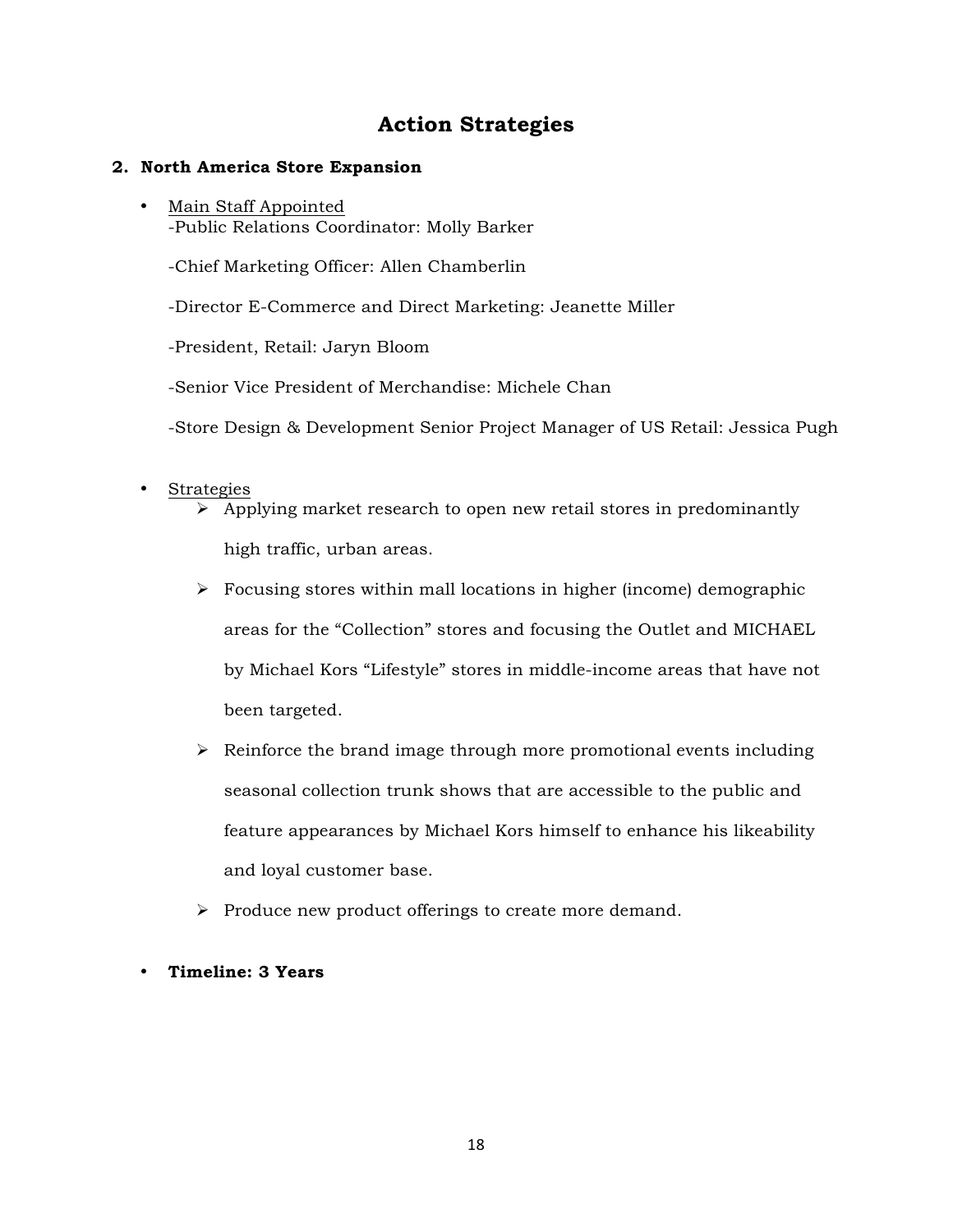# **Action Strategies**

## **3. Expand Men's Collection Presence**

• Main Staff Appointed -Production Director Mens: Sue Kim

-Merchandising Manager, Mens: Julie Lee

-Director of Merchandising, Mens: Alexis Stuart

-Senior Vice President, Mens Design: Tim Desalvo

- -Vice President Sales, Mens: Dawn Pirthauer
- Strategies
	- $\triangleright$  Analyze current sales where Men's collection and accessory items are the highest.
	- $\triangleright$  Launch menswear accessories and footwear within the top five stores with highest sales.
	- $\triangleright$  Increase the amount advertising for menswear collection in public social and print media to create a higher demand.
	- $\triangleright$  Launch an innovative, affordable line of apparel that targets men in their 20s-30s in shop-in-shop store format
	- $\triangleright$  Transform the visual displays for the Men's section of Michael Kors through customized freestanding fixtures, wall casings, and other decorative elements to appeal to men
	- $\triangleright$  Cater to men's taste in affordable luxury that is functional
- **Timeline: 5 Years**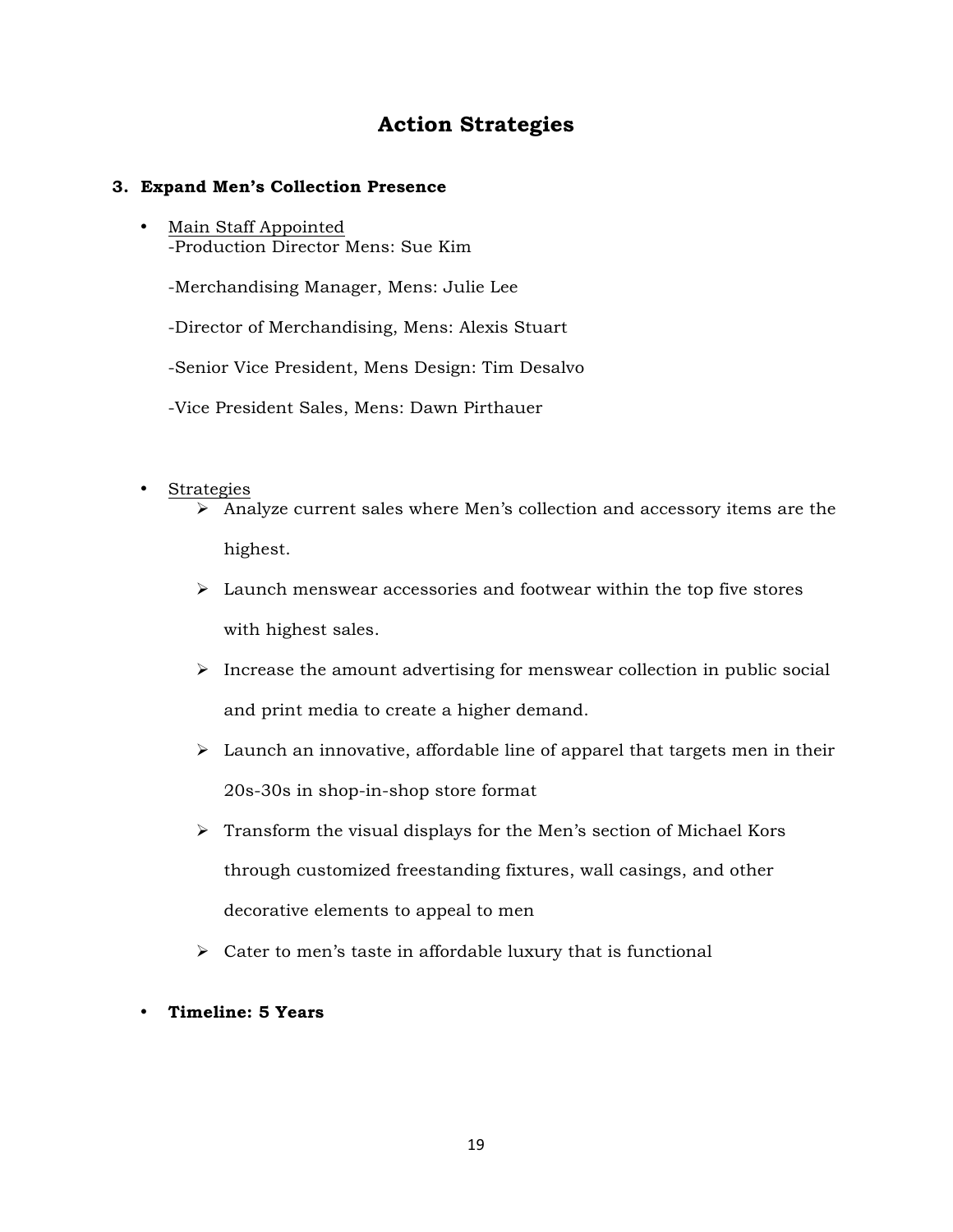# **References**

Bloomberg News (2012). *michael kors holdings ltd. (KORS:New York Consolidated).* Retrieved September 10, 2012, from http://investing.businessweek.com/research/stocks/snapshot/snapshot\_article. asp?ticker=KORS

- Bloomberg News (May 16, 2012). Michael Kors Plans Doubling of Greater China Stores by Year End. Retrieved September 10, 2012, from http://www.businessweek.com/news/2012-05-16/michael-kors-plans-doublingof-greater-china-stores-by-year-end
- Corporate Profile (2012). Michael Kors. Retrieved September 10, 2012, from http://phx.corporate-ir.net/phoenix.zhtml?c=235654&p=irol-homeprofile

Editorial (2011). Michael Kors: Designer of Everyday Glamor & New Luxury. Retrieved September 10, 2012, from http://eatlovesavor.com/micheal-korsdesigner-of-everyday-glamor-new-luxury/

- Guarino, David (2012). Michael Kors Timely Or Timeless? Retrieved September 10, 2012, from http://seekingalpha.com/article/840721-michael-kors-timely-ortimeless
- Pologeorgis (n.d.). ABOUT MICHAEL KORS®. Retrieved September 10, 2012, from http://www.canadianfurcompany.com/content/aboutmichaelkors/
- Red Luxury (2012). Michael Kors Opens Beijing Store, Plans Further China Expansion. Retrieved September 10, 2012, from http://redluxury.com/2012/04/17/michael-kors-opens-beijing-store-plans-further-chinaexpansion/
- Retailsails (2012). By the Numbers: The Incredible Rise of Michael Kors. Retrieved September 10, 2012, from http://retailsails.com/tag/michael-kors/